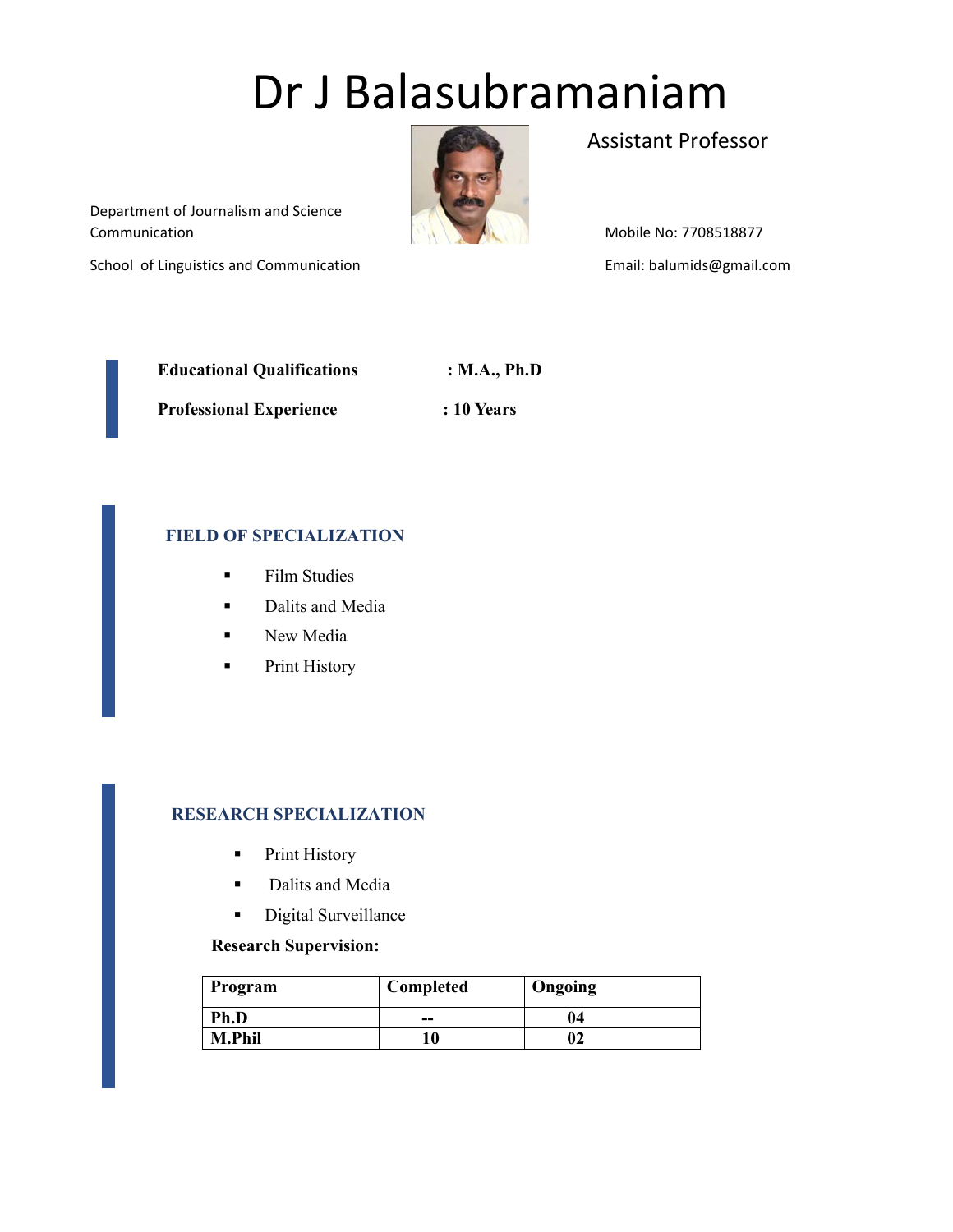# **PROFESSIONAL EXPERIENCE**

| N <sub>0</sub> | <b>Institution</b>    |         | <b>Position</b>        | From       |         | To (date)   Duration |
|----------------|-----------------------|---------|------------------------|------------|---------|----------------------|
|                |                       |         |                        | (date)     |         |                      |
|                | Madurai<br>University | Kamaraj | Assistant<br>Professor | 18.03.2010 | Working | 10 Years             |

# **RESEARCH COLLABORATION (BOTH NATIONAL & INTERNATIONAL)**

| Name of the Institute | <b>Collaboration</b> | <b>Collaboration Output</b>     |
|-----------------------|----------------------|---------------------------------|
| Collaborator          | <b>Details</b>       | Papers/Patents/Research/Online) |
|                       |                      |                                 |

# **COMPLETED RESEARCH PROJECT**

| N <sub>0</sub> | <b>Title of the Project</b>   | <b>Funding Agency</b> | <b>Total Grant</b> | Year       |
|----------------|-------------------------------|-----------------------|--------------------|------------|
| 1.             | Content<br>and<br>Impact      | Vigyan<br>Prasar,     | Rs. 2,44,500       | 01.11.2013 |
|                | Analysis of Vigyan Department | of                    |                    | to         |
|                | Prasar Radio Programme        | Science<br>and        |                    | 31.10.2014 |
|                | in Tamil Language             | Technology,           |                    |            |
|                |                               | Govt. of India        |                    |            |
|                | Public<br>sphere              | and   ICSSR           | Rs. 1,40,000       |            |
|                | colonial<br>Tamilan in        |                       |                    |            |
|                | Tamil Nadu                    |                       |                    |            |

## **ON-GOING RESEARCH PROJECT**

| N <sub>0</sub> | <b>Title of the Project</b> | Funding | <b>Total Grant</b> | Year |
|----------------|-----------------------------|---------|--------------------|------|
|                |                             | Agency  |                    |      |
|                |                             |         |                    |      |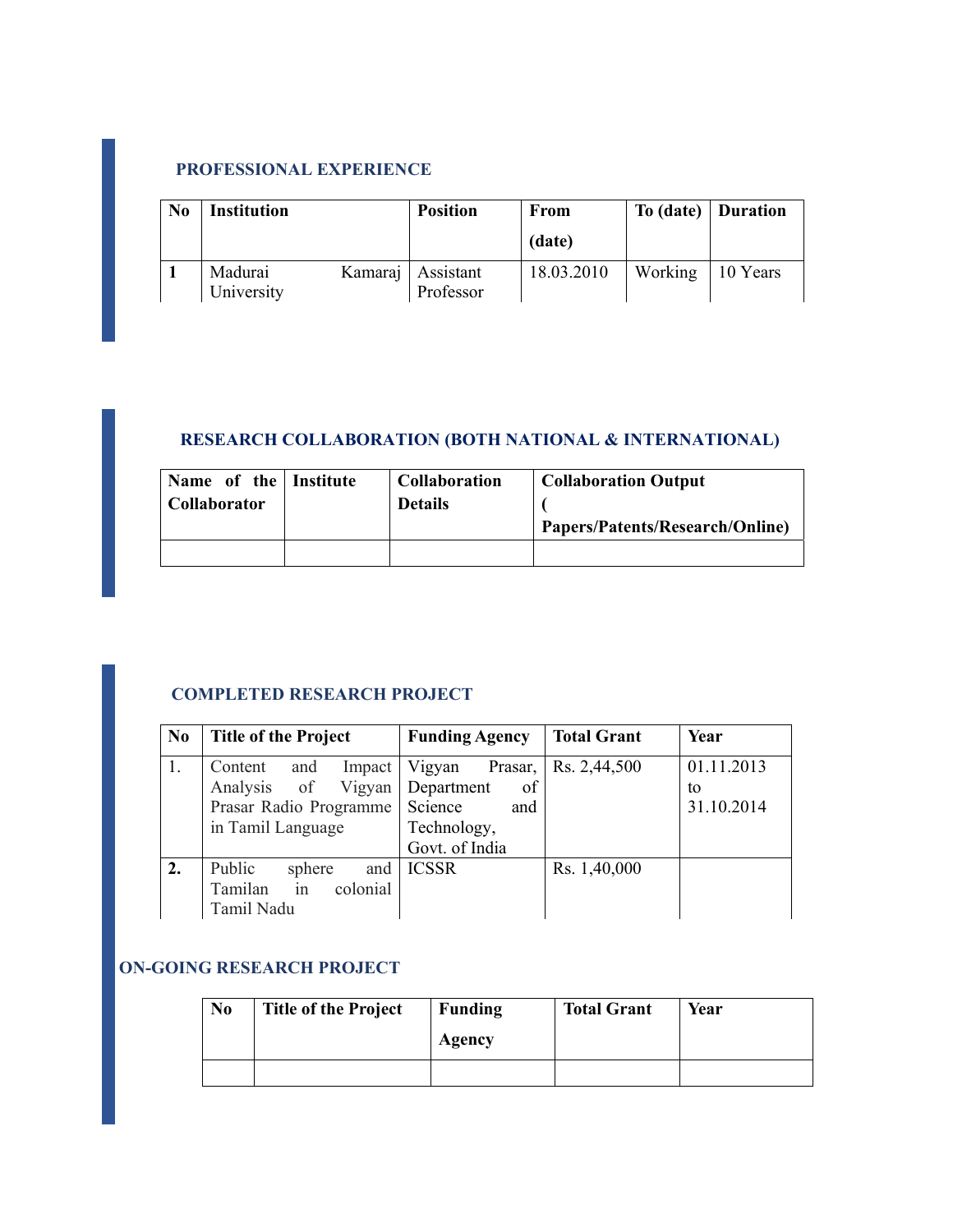#### **HONORS/AWARDS/RECOGNITIONS**

- Malcom Adisesaiya and Elizabeth Research Fellowship by MA&E Trust for the period of 2004 to 2005 for carrying out PhD
- Rajiv Gandhi National Fellowship for the period of 2005 to 2010 for PhD
- Was Awarded the "Best Science Educator", 2018 by Tamil Nadu Science forum for teaching science communication
- *Medai* Award for Best Book, 2019 for my book "Sooryodhayam Mudhal Uthaya Sooriyan Varai"

#### **PUBLICATIONS**

#### **Papers**

| <b>Title of the Paper</b>                   | <b>Name</b>      | of the ISSN No.                                |
|---------------------------------------------|------------------|------------------------------------------------|
|                                             | <b>Journal</b>   |                                                |
| Book Review: Hugo Gorringe, Panthers in     | Contemporary     | Vol. 10, No.2, SAGE                            |
|                                             | Voice of Dalit,  | Publications, pp.1-3.                          |
| Power in South India                        | 2018             | ISSN: 2455-328X                                |
| Migration of the Oppressed and Adi          | Contemporary     | Vol. 8, No.1, SAGE                             |
| Dravida Identity Construction through Print | Voice            | Publications, pp.1-6.                          |
|                                             | Dalit, 2017      | ISSN: 2455-328X                                |
| Caste Discrimination in Relief              | Economic<br>and  | Vol.51, No.2, 2016                             |
|                                             | Political Weekly | (Online)<br><b>ISSN</b>                        |
|                                             |                  | 2349-8846.                                     |
| Physical<br>Atrocity:<br>and<br>Villupuram  | Voice of Dalit   | Vol. 6, No. 2, 2013,                           |
| Symbolic Violence Against Dalits            |                  | peer reviewed, ISSN:                           |
|                                             |                  | 0974-3545.                                     |
|                                             |                  | Parliament: Dalits, Caste, and Political<br>of |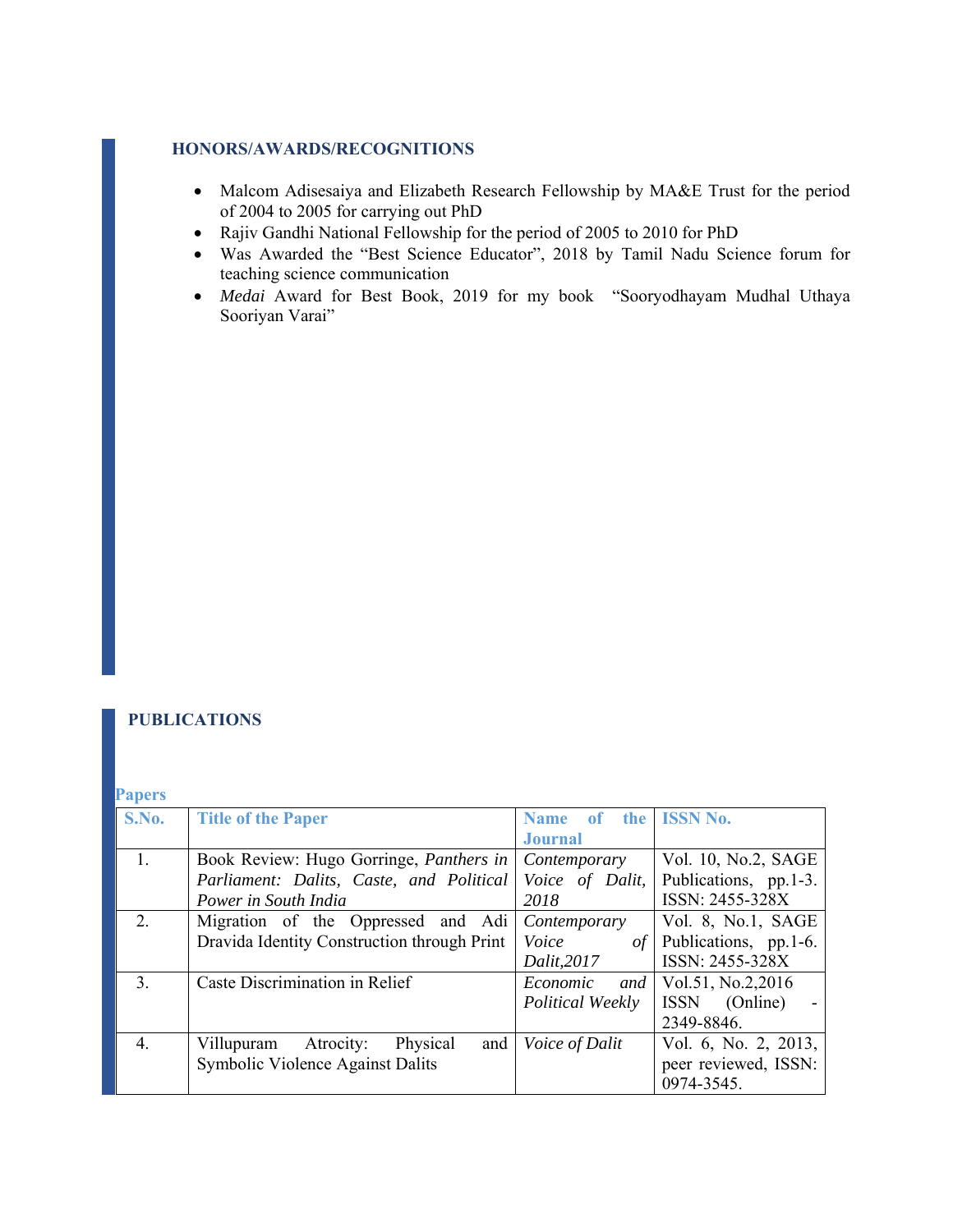| 5.  | Dalits and a Lack of Diversity in the<br>Newsroom                                                            | Economic<br>and<br><i>Political Weekly</i> | 12 March 2011, Vol.<br>RNI<br>XLVI,<br>No.           |
|-----|--------------------------------------------------------------------------------------------------------------|--------------------------------------------|------------------------------------------------------|
| 6.  | Dalitugalin Palligazh (Tamil)                                                                                | Pudhiya<br>Aaraichi                        | 14089/66.<br>Jan-June 2017                           |
| 7.  | Madhu<br>Ozhippu<br>pracharamum<br>Madhuvilakku<br>Thoothan<br>Dalitugalum:<br>(Tamil), Pathirikai Munvaithu | Kalachuvadu                                | March, 2017, Vol.29,<br>issue 3, ISSN: 0972-<br>8260 |
| 8.  | Sarvadesamayamagum Ambedkar .(Tamil)                                                                         | Kalachuvadu                                | 2016,<br>ISSN:<br>July,<br>0972-8260.                |
| 9.  | Idhazhiyal Varalatru Eludhiyal Savalgal.<br>(Tamil)                                                          | Kalachuvadu                                | 2016,<br>February,<br>ISSN: 0972-8260                |
| 10. | (Tamil). Mudhal Naathiga Ithazh                                                                              | Kumutham<br><i>Theeranadhi</i>             | March, 2015, pp.53-<br>55.                           |
| 11. | Arasiyal<br>Dalit<br>Idhazhgalil<br>Porattam: Pathirathiparukku<br>Kadithamum<br>Ragavan Kolaiyum (Tamil)    | Kalachuvadu                                | June, 2014                                           |
| 12. | Jaathigalin Indraya Urunilai (Tamil)                                                                         | Kalachuvadu                                | Vol.25, No.12, Dec,<br>2013, ISSN:<br>0972-<br>8260. |

## **Chapter in Edited Books**

| S.No. | <b>Title of the Paper and Title of Book</b>              | Name of the ISBN No.<br><b>Publisher</b> |                     |
|-------|----------------------------------------------------------|------------------------------------------|---------------------|
| 1.    | "Radio is the Medium and Science the                     | Vishwagyan                               | ISBN 978-93-83837-  |
|       | Message: Vigyan Prasar Science Serials in                | Prakashan, New                           | $94-6$              |
|       | AIR" in <i>Emerging Dimensions Of Science</i>            | Delhi                                    |                     |
|       | Communication                                            |                                          |                     |
| 2.    | "Dalits and Cultural Rights", in Tamil                   | Pan<br>Macmillan                         | ISBN 978-93-86215-  |
|       | <i>Characters:</i><br>Personalities,<br><i>Politics,</i> | India                                    | $60 - 4$            |
|       | Culture, Edited by A.R.Venkatachalapathy.                |                                          |                     |
| 3.    | "Argumentative Journalism in Colonial                    | Pencil, Chennai                          | ISBN 978-93-87434-  |
|       | Madras" in <i>Media and Margins</i> , Edited by          |                                          | $10-3$              |
|       | V.Ratnamala                                              |                                          |                     |
| 4.    | Buddhism and Women (Tamil), pp.75-85,                    | Pavai                                    | ISBN: 81-7735-307-1 |
|       | Ambedkar and Buddhism                                    | Publications,                            |                     |
|       |                                                          | Chennai                                  |                     |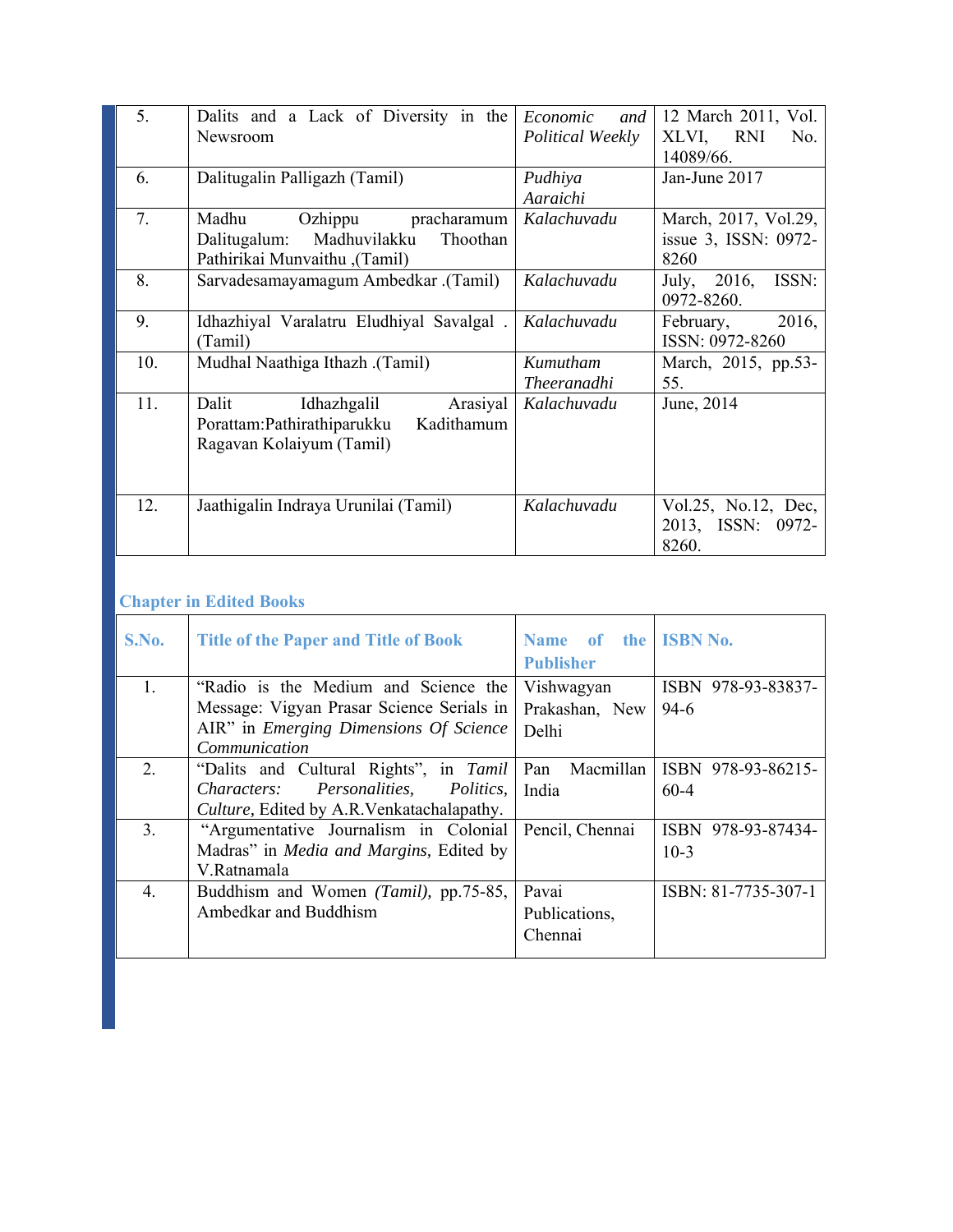| Name of<br>the                                                                                                                               | Date                            | <b>Place</b>                                            | <b>Title</b>                                                                       | <b>Author</b>                |
|----------------------------------------------------------------------------------------------------------------------------------------------|---------------------------------|---------------------------------------------------------|------------------------------------------------------------------------------------|------------------------------|
| conference                                                                                                                                   |                                 |                                                         |                                                                                    |                              |
| International<br>Seminar<br><sub>on</sub><br>Media<br>Technologies<br>and<br>Accessibility:<br>Politics,<br>Representations<br>and Paradigms | 21.01.2020<br>and<br>22.01.2020 | Pondicherry<br>University                               | Governance and<br>Surveillance:<br>Aadhaar an<br>extension of<br>panopticon legacy | Dr. J. Balasubramaniam       |
| A Two<br>Day<br>National<br>Conference on<br>Emerging<br>Trends<br>in<br>Communication<br>Teaching,<br>Research<br>and<br>Content            | 10.01.2020                      | Manonmaniam<br>Sundaranar<br>University,<br>Tirunelveli | Media and<br>Question of<br>Secularism                                             | Dr. J. Balasubramaniam       |
| Conference<br>on                                                                                                                             | 05.09.2019                      | American                                                | Media and Politics                                                                 |                              |
|                                                                                                                                              |                                 |                                                         | of Representation                                                                  |                              |
| <b>LGBTQI</b><br>and<br>Indian Media                                                                                                         | and<br>06.09.2019               | College,<br>Madurai                                     |                                                                                    | J.<br>Dr.<br>Balasubramaniam |
| Two<br>Day                                                                                                                                   | 27.03.2019                      | Millia<br>Jamia                                         | Print<br>Pariyan:                                                                  | Dr. J. Balasubramaniam       |
| National                                                                                                                                     | to                              | Islamia<br>Central                                      | Media,                                                                             |                              |
| Conference<br><sub>on</sub>                                                                                                                  | 28.03.2019                      | University, New                                         | Mobilization<br>and                                                                |                              |
| Caste<br>and                                                                                                                                 |                                 | Delhi                                                   | Resistance<br>in                                                                   |                              |
|                                                                                                                                              |                                 |                                                         |                                                                                    |                              |
| Communication                                                                                                                                |                                 |                                                         | Colonial Madras                                                                    |                              |
| Two<br>Day                                                                                                                                   | 08.02.20                        | Anna                                                    | Supervisor,                                                                        | Dr. J. Balasubramaniam       |
| National                                                                                                                                     | 19<br>to                        | Centenary                                               | Researcher<br>and                                                                  |                              |
| Seminar                                                                                                                                      | 09.02.20                        | Library,                                                | Research                                                                           |                              |
| Virivum                                                                                                                                      | 19                              | Kotturpuram,                                            |                                                                                    |                              |
| Azhamum:                                                                                                                                     |                                 | Chennai                                                 |                                                                                    |                              |
| A.R.Vekatachal                                                                                                                               |                                 |                                                         |                                                                                    |                              |
|                                                                                                                                              |                                 |                                                         |                                                                                    |                              |
| apathy 50                                                                                                                                    |                                 |                                                         |                                                                                    |                              |
| International                                                                                                                                | 13.10.2017                      | SRM University,                                         | Paper<br>From<br>to                                                                | Dr. J. Balasubramaniam       |
| Conference<br>on                                                                                                                             |                                 | Kattankulathur,                                         | Screen:                                                                            |                              |
| Decentralized                                                                                                                                |                                 | Kanchipuram                                             | Knowledge                                                                          |                              |
| Media<br>and                                                                                                                                 |                                 |                                                         | Production<br>and                                                                  |                              |

## **PAPER PRESENTED IN CONFERENCE/SEMINAR/WORKSHOP**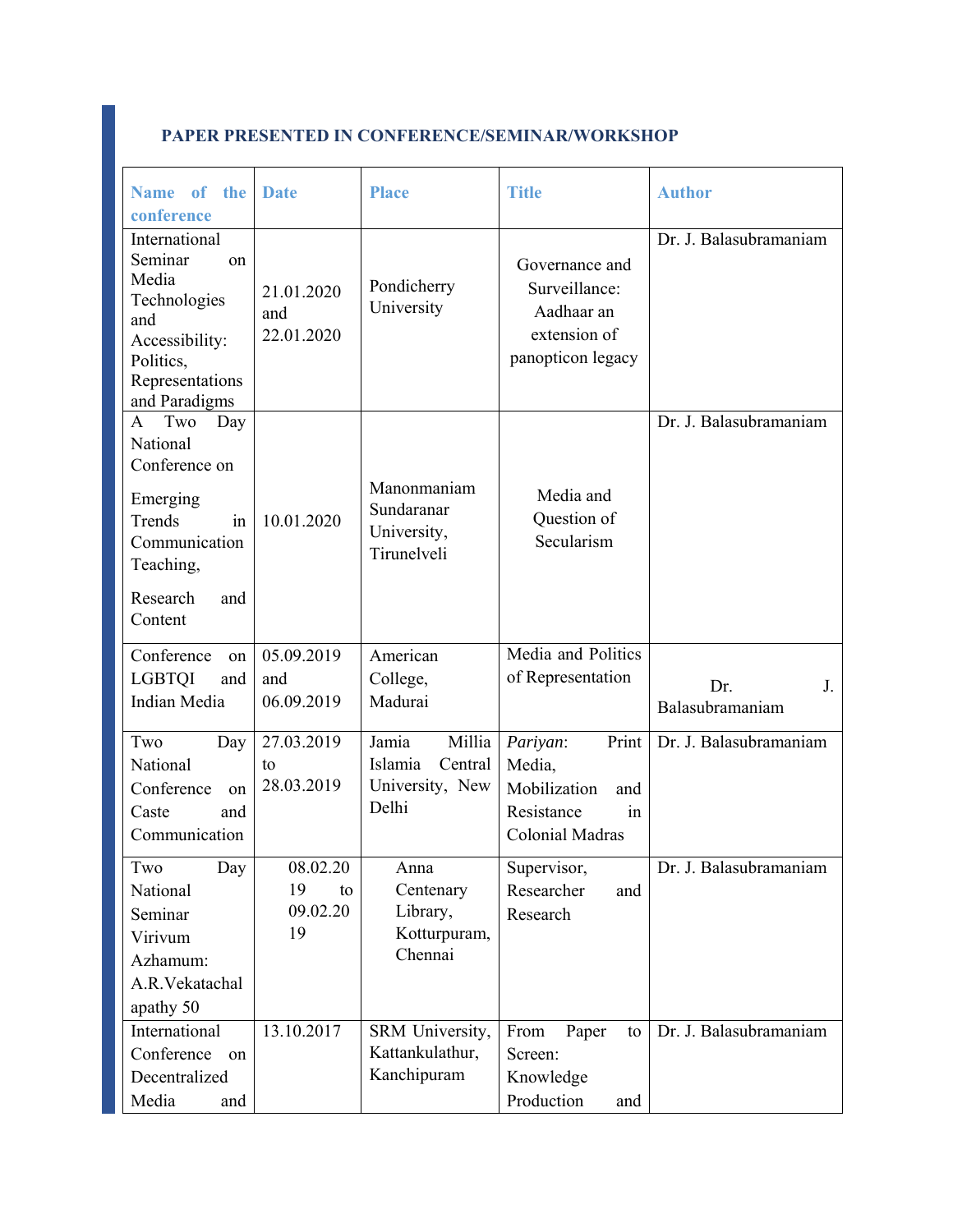| Society-Civic                                                                                                                                                                              |                                |                                                                  | Consumption<br>in                                                  |                        |
|--------------------------------------------------------------------------------------------------------------------------------------------------------------------------------------------|--------------------------------|------------------------------------------------------------------|--------------------------------------------------------------------|------------------------|
| Engagement                                                                                                                                                                                 |                                |                                                                  | the Age of Digital                                                 |                        |
| <b>Beyond Fences</b>                                                                                                                                                                       |                                |                                                                  |                                                                    |                        |
| UGC-SAP                                                                                                                                                                                    | 15.09.2017                     | $\sigma f$<br>Dept.                                              | When Caste Meets                                                   | Dr. J. Balasubramaniam |
| Seminar<br>on                                                                                                                                                                              |                                | Journalism<br>and                                                | Technology: Anti-                                                  |                        |
| Contemporary                                                                                                                                                                               |                                | Communication,                                                   | Caste Discourse in                                                 |                        |
| Research<br>in                                                                                                                                                                             |                                | University<br>of                                                 | Social Media                                                       |                        |
| Digital/Online                                                                                                                                                                             |                                | Madras, Chennai                                                  |                                                                    |                        |
| Journalism                                                                                                                                                                                 |                                |                                                                  |                                                                    |                        |
| International                                                                                                                                                                              | 9.03.2017 to                   | University<br>of                                                 | Dalit Journals in                                                  | Dr. J. Balasubramaniam |
| Seminar<br>on                                                                                                                                                                              | 10.03.2017                     | Delhi<br>Chicago                                                 | Colonial<br>Madras                                                 |                        |
| "Turning<br>the                                                                                                                                                                            |                                | Center,<br><b>New</b>                                            | from 1869 to 1943                                                  |                        |
| <b>New</b><br>Page:                                                                                                                                                                        |                                | Delhi.                                                           |                                                                    |                        |
| <b>Directions</b><br>in                                                                                                                                                                    |                                |                                                                  |                                                                    |                        |
| South<br>Asian                                                                                                                                                                             |                                |                                                                  |                                                                    |                        |
| Book History"                                                                                                                                                                              |                                |                                                                  |                                                                    |                        |
| Seminar<br>on                                                                                                                                                                              | 23.04.2016                     |                                                                  |                                                                    |                        |
| 125 <sup>th</sup><br><b>Birth</b>                                                                                                                                                          | to                             | Barnard College,                                                 |                                                                    |                        |
| Anniversary of                                                                                                                                                                             | 24.04.2016                     | Columbia                                                         | Ambedkarite                                                        |                        |
| Dr.B.R.                                                                                                                                                                                    |                                | University, New                                                  | Journals<br>1n<br><b>Colonial Madras</b>                           | Dr. J. Balasubramaniam |
| Ambedkar                                                                                                                                                                                   |                                | York, USA                                                        |                                                                    |                        |
| (International)                                                                                                                                                                            |                                |                                                                  |                                                                    |                        |
| Democratizatio<br>n and Rivers of<br>Blood in India<br>(International)                                                                                                                     | 22.04.2016                     | Union<br>Theological<br>Seminary,<br>Columbia<br>University, USA | Ambedkarite<br>Journals<br>and<br>Intellectuals<br>in<br>Tamilnadu | Dr. J. Balasubramaniam |
|                                                                                                                                                                                            |                                |                                                                  |                                                                    |                        |
| The<br>International<br>Conference on<br>Caste,<br>Inequality<br>and<br>Economic<br>Growth<br>in<br>Asia:<br>South<br>Challenges<br>of<br>Tradition<br>and<br>Modernity<br>(International) | 29.04.2016                     | <b>Brandeis</b><br>University,<br>Boston, USA                    | Ambedkarite<br>Movement<br>and<br>Media in Colonial<br>Madras      | Dr. J. Balasubramaniam |
| Middle<br>Aesthetics,<br>Realism and<br>Middle Class                                                                                                                                       | 18.02.2016<br>to<br>19.02.2016 | Central<br>University of<br>Tamilnadu,<br>Thiruvarur             | Film Songs and<br>Glorification of<br>Caste                        | Dr. J. Balasubramaniam |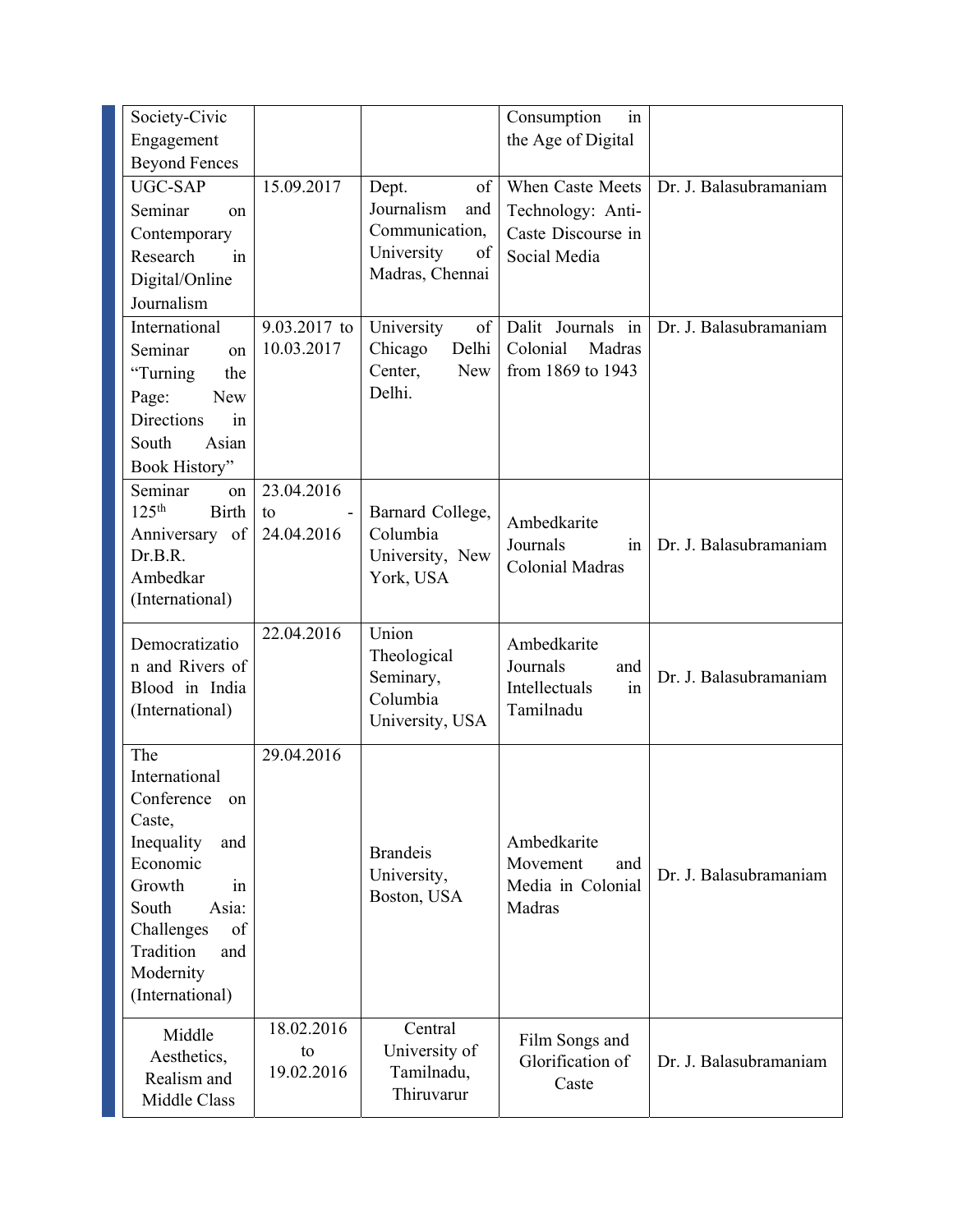| in/of Cinema: A<br>Tribute to<br>Balachander<br>(National)                                                                                       |                                |                                                                                      |                                                                                                                                         |                              |
|--------------------------------------------------------------------------------------------------------------------------------------------------|--------------------------------|--------------------------------------------------------------------------------------|-----------------------------------------------------------------------------------------------------------------------------------------|------------------------------|
| <b>UGC SAP DRS</b><br>Sponsored<br>П<br>National<br>Conference<br>on<br><b>ICT</b><br>and<br>Development:<br>Prospects<br>and<br>Challenges      | 12.02.2015<br>to<br>13.02.2015 | of<br>Dept.<br>Communication,<br>M.S.University,<br>Tirunelveli                      | Radio<br>the<br>is<br>Medium Science is<br>the Message: An<br>Evaluative Report<br>of Vigyan Prasar<br>Science Serials in<br><b>AIR</b> | Dr. J. Balasubramaniam       |
| Caste<br>and<br>culture in India                                                                                                                 | 13.03.2013<br>to<br>14.03.2013 | The<br>Phule-<br>Ambedkar<br>Chair,<br>University<br>of<br>Mumbai                    | Print<br>Dalit<br>and<br>Emancipatory<br>Politics<br>in<br>Colonial<br>Tamilnadu                                                        | Dr. J. Balasubramaniam       |
| National<br>Seminar<br>on Interrogating<br>the Reports of<br>'Judicial'<br>Enquiry<br>Commissions<br>Caste<br>on<br>Violence<br>in<br>Tamil Nadu | 28.03.2013<br>to<br>30.03.2013 | MIDS, Chennai.                                                                       | "Villupuram Atroc<br>ity: Physical and<br>Symbolic<br>Violence<br>against<br>Dalits"                                                    | Dr. J. Balasubramaniam       |
| Tamil<br>Society<br>Nineteenth<br>in<br>Century                                                                                                  | 26.09.2013<br>to<br>27.09.2013 | Kalachuvadu<br>Publishers                                                            | Colonial<br>Documents<br>and Writing<br>Dalits'<br>Print<br>History                                                                     | J.<br>Dr.<br>Balasubramaniam |
| Two<br>Day<br>Seminar<br>on<br>Serials<br>Science<br>of<br>Vigyan<br>through<br>Prasar<br>Radio                                                  | 18.09.2013<br>to<br>19.09.2013 | Vigyan<br>Prasar,<br>of<br>Department<br>Science<br>and<br>Technology,<br>New Delhi. | in<br>Problems<br>Impact<br>Research<br>on<br>Radio<br>Listeners                                                                        | Dr. J. Balasubramaniam       |
| Regional<br>Seminar<br>on<br>Dalit<br>Movements and<br>Violence:<br>An<br>Analytical-                                                            | 19.11.2012<br>to<br>20.11.2012 | Indian<br>Social<br>Institute,<br>Bengaluru                                          | Villupuram<br>Atrocity                                                                                                                  | Dr. J. Balasubramaniam       |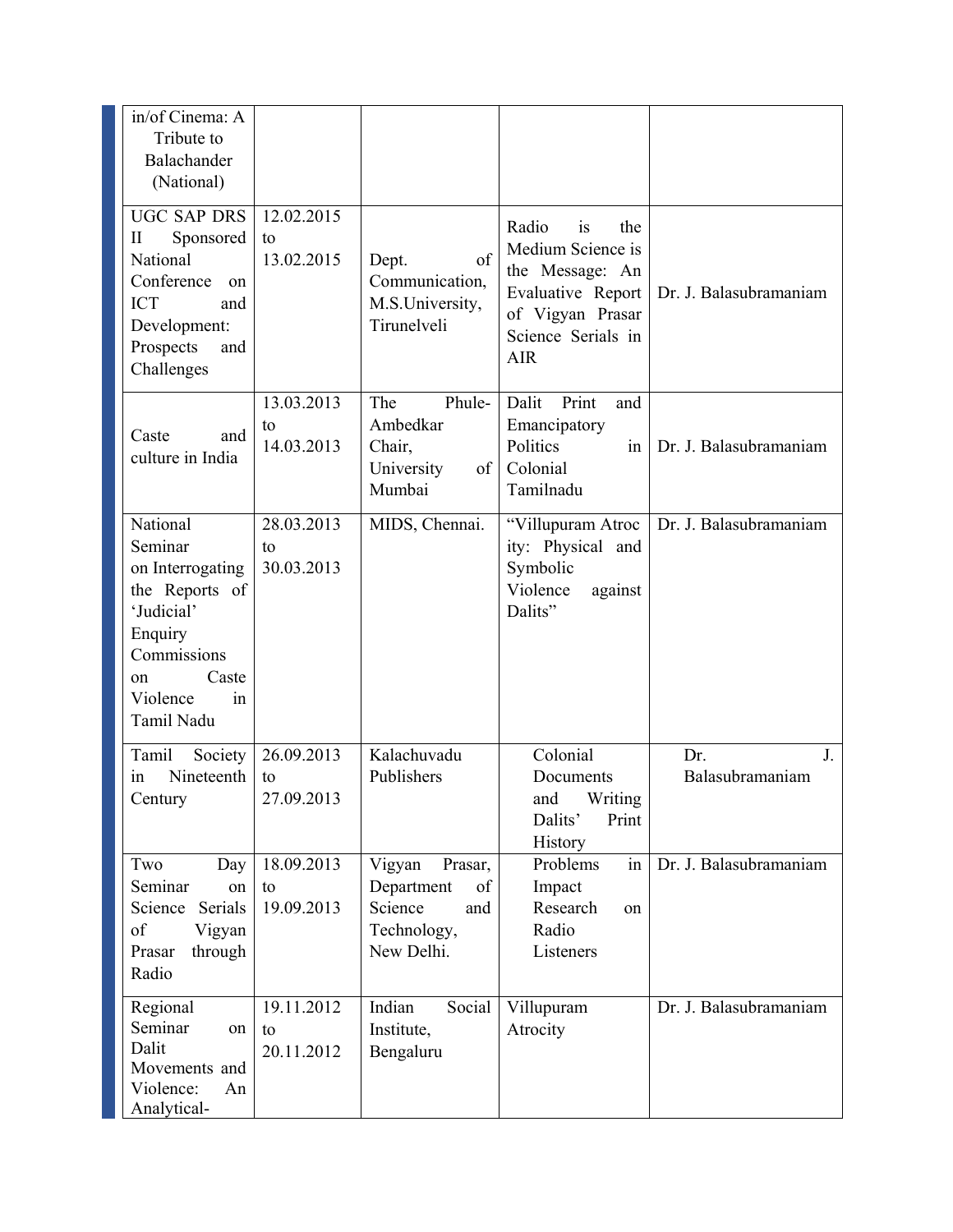| Critical<br>Approach                                                                                                                           |                                |                                                                                      |                                                                                     |                        |
|------------------------------------------------------------------------------------------------------------------------------------------------|--------------------------------|--------------------------------------------------------------------------------------|-------------------------------------------------------------------------------------|------------------------|
| National<br>Seminar<br>on<br>Dalit<br>Development<br>Inclusive<br>and<br>Growth: Issues<br>and Prospects                                       | 26.11.2012<br>to<br>28.11.2012 | Mysore<br>University,<br>Mysore                                                      | Diasporic<br>Dalits'<br>Print Culture                                               | Dr. J. Balasubramaniam |
| <b>AIFUCTO</b><br><b>XXVIII</b><br>Academic<br>National<br>Conference<br>on<br>Higher<br>Education<br>in<br>12 <sup>th</sup> Five Year<br>Plan | 15.12.2012<br>to<br>17.12.2012 | Sampurnanand<br>Sanskrit<br>University,<br>Varanasi                                  | Participation                                                                       | Dr. J. Balasubramaniam |
| National<br>Seminar on<br>Ideological<br>Conflicts<br>in<br>Society                                                                            | 22.02.2011<br>to<br>23.02.2011 | Arul<br>Anandar<br>College                                                           | Print<br>and<br>Ideological<br>conflicts of Dalit<br>leaders                        | Dr. J. Balasubramaniam |
| Society<br>and<br>Tamil Cinema                                                                                                                 | 29.01.2011                     | TTS, Madurai.                                                                        | Narration<br>of<br>minorities<br>in<br>Tamil films                                  | Dr. J. Balasubramaniam |
| National<br>Seminar on<br>Grassroots<br>Communication<br>for<br>Development                                                                    | 25.02.2011<br>to<br>26.02.2011 | of<br>Dept.<br>Communication,<br>M.S.U,<br>Tirunelveli                               | Tamizhan-A<br>Journal of Social<br>Change                                           | Dr. J. Balasubramaniam |
| National<br>Seminar<br>on<br>Media<br>Education<br>coping<br>with<br>Technology,<br>Culture<br>and<br>Society.                                 | 19.12.2011<br>to<br>20.12.2011 | Dept.<br>of<br>Electronic Media<br>and<br>Mass<br>Communication,<br>Pondicherry Uni. | Dalits<br>Diaspora<br>and Adi-Dravida<br>Identity<br>Construction<br>through Print. | Dr. J. Balasubramaniam |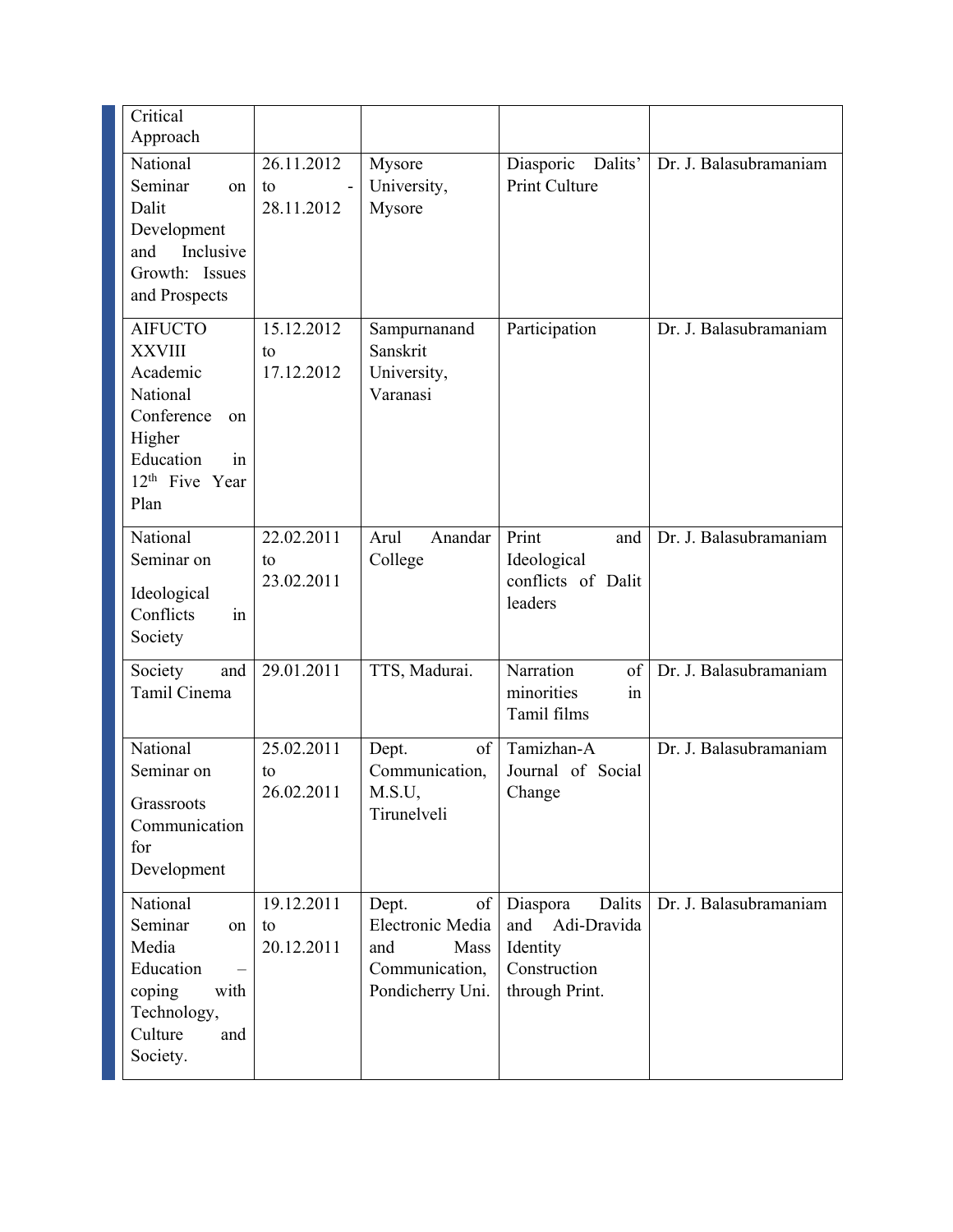| Ijnet-<br>International<br>Journalist<br>Network                                                                             | 22.11.2011                     | of<br>Dept.<br>communication<br>M.K.University,<br>Madurai                                   | Participation                                         |                        |
|------------------------------------------------------------------------------------------------------------------------------|--------------------------------|----------------------------------------------------------------------------------------------|-------------------------------------------------------|------------------------|
| International<br>Seminar<br>on<br>Eastern<br>Rationality:<br>Trends<br>&<br>Relevance<br>In.<br>a<br>Technocratic<br>Society | 19.01.2011<br>to<br>20.01.2011 | of<br>Dept.<br>Philosophy, Arul<br>Anandar College                                           | Rationality<br>Dalit<br>Print<br>and<br>Technology.   | Dr. J. Balasubramaniam |
| Seminar<br>on<br>Identity                                                                                                    | 2.10.2010 to<br>3.10.2010      | Dalit Intellectual<br>Collective,<br>Madurai                                                 | Documentary<br>films and Social<br>Responsibility     | Dr. J. Balasubramaniam |
| National<br>Conference<br>on<br>Ethical<br>Issues<br>and<br>Indian<br>Media                                                  | 26.11.2010<br>to<br>27.11.2010 | Periyar<br>University                                                                        | Dalits and a lack<br>of Diversity in the<br>Newsroom. | Dr. J. Balasubramaniam |
| Poona<br>Agreement Day<br>Conference                                                                                         | 24.09.2010                     | Dalit<br>Resource<br>Tamil<br>Centre,<br>Nadu<br>Theological<br>Seminary,<br>Madurai         | On Historiography                                     | Dr. J. Balasubramaniam |
| Regional<br>Seminar<br>on<br>Social<br>Exclusion<br>and<br>Violence                                                          | 11.03.2010                     | Centre for Social<br>Exclusion<br>and<br>Inclusive Policy,<br>M.S.University,<br>Tirunelveli | Micro<br>Writing<br>Social History                    | Dr. J. Balasubramaniam |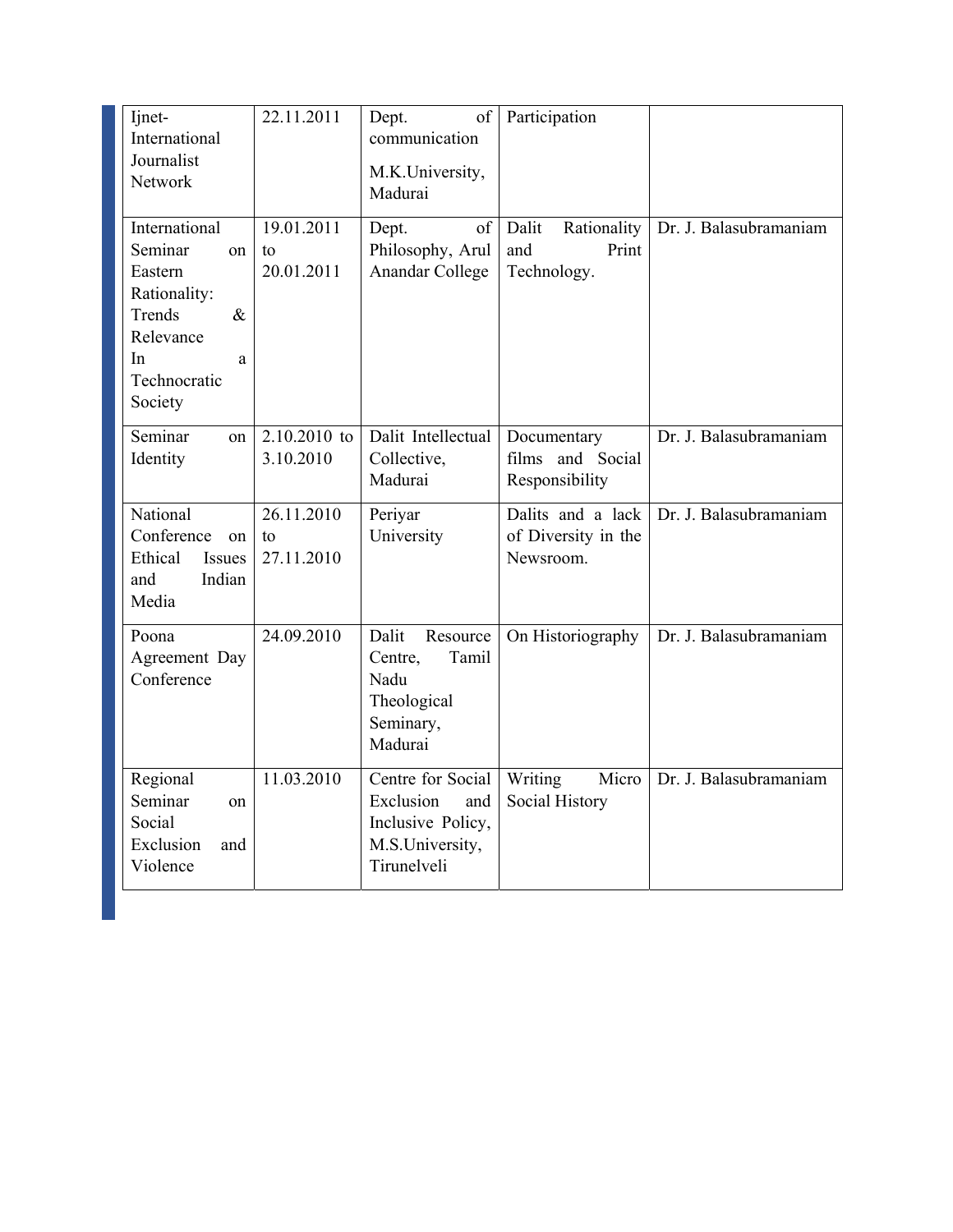| <b>Type</b> | <b>Name</b>                                                                | Date(s)                  |    | Place                                        | Role<br><b>Played</b> | <b>Funding</b><br>Agency                                                                          |
|-------------|----------------------------------------------------------------------------|--------------------------|----|----------------------------------------------|-----------------------|---------------------------------------------------------------------------------------------------|
| Seminar     | Two Day Seminar on<br>Science Serials of<br>Vigyan Prasar through<br>Radio | 18.09.2013<br>19.09.2013 | to | Madurai<br>Kamaraj<br>University,<br>Madurai | Organiser             | Vigyan<br>Prasar, Dept.<br>of<br>Science<br>$\&$<br>Technology<br>Government<br>of India          |
| Seminar     | Tamil Society in<br>Nineteenth Century                                     | 26.09.2013<br>27.09.2013 | to | Madurai<br>Kamaraj<br>University,<br>Madurai | Organiser             | Kalachuvad<br><b>u</b>                                                                            |
| Workshop    | Media and Human<br>Rights                                                  | 28.09.2013               |    | Madurai<br>Kamaraj<br>University,<br>Madurai | Organiser             | Evidence,<br>Madurai<br>Kamaraj<br>University                                                     |
| Seminar     | Communication in<br>Sangam Literature                                      | 25.03.2014<br>27.03.2014 | to | Madurai<br>Kamaraj<br>University,<br>Madurai | Organiser             | Centre<br>for<br>Classical<br>Tamil<br>and<br>Research<br>and<br>Madurai<br>Kamaraj<br>University |
| Seminar     | <b>Criminal Justice</b><br>System and<br>Vicitimology                      | 1.09.2017                |    | Madurai<br>Kamaraj<br>University,<br>Madurai | Organiser             | Madurai<br>Kamaraj<br>University                                                                  |

## **CONFERENCE/WORKSHOP/SEMINAR/TRAINING ORGANIZED**

#### **BOOKS PUBLISHED**

| Title of the Book /                                                                | <b>Author</b>              | Publisher   | Year | <b>ISBN</b>                |
|------------------------------------------------------------------------------------|----------------------------|-------------|------|----------------------------|
| <b>Chapter</b>                                                                     |                            |             |      | <b>Number</b>              |
| Suriyodhayam<br>Udaya Sooriyan Varai Dalit<br>Idhazhgal 1869-<br>- 1943<br>(Tamil) | Mudhal   J Balasubramaniam | Kalachuvadu | 2017 | ISBN 978-93-<br>5244-099-3 |
| Boologavyasan Dalit Idhazh   J Balasubramaniam                                     |                            | Kalachuvadu | 2017 | ISBN 978-93-               |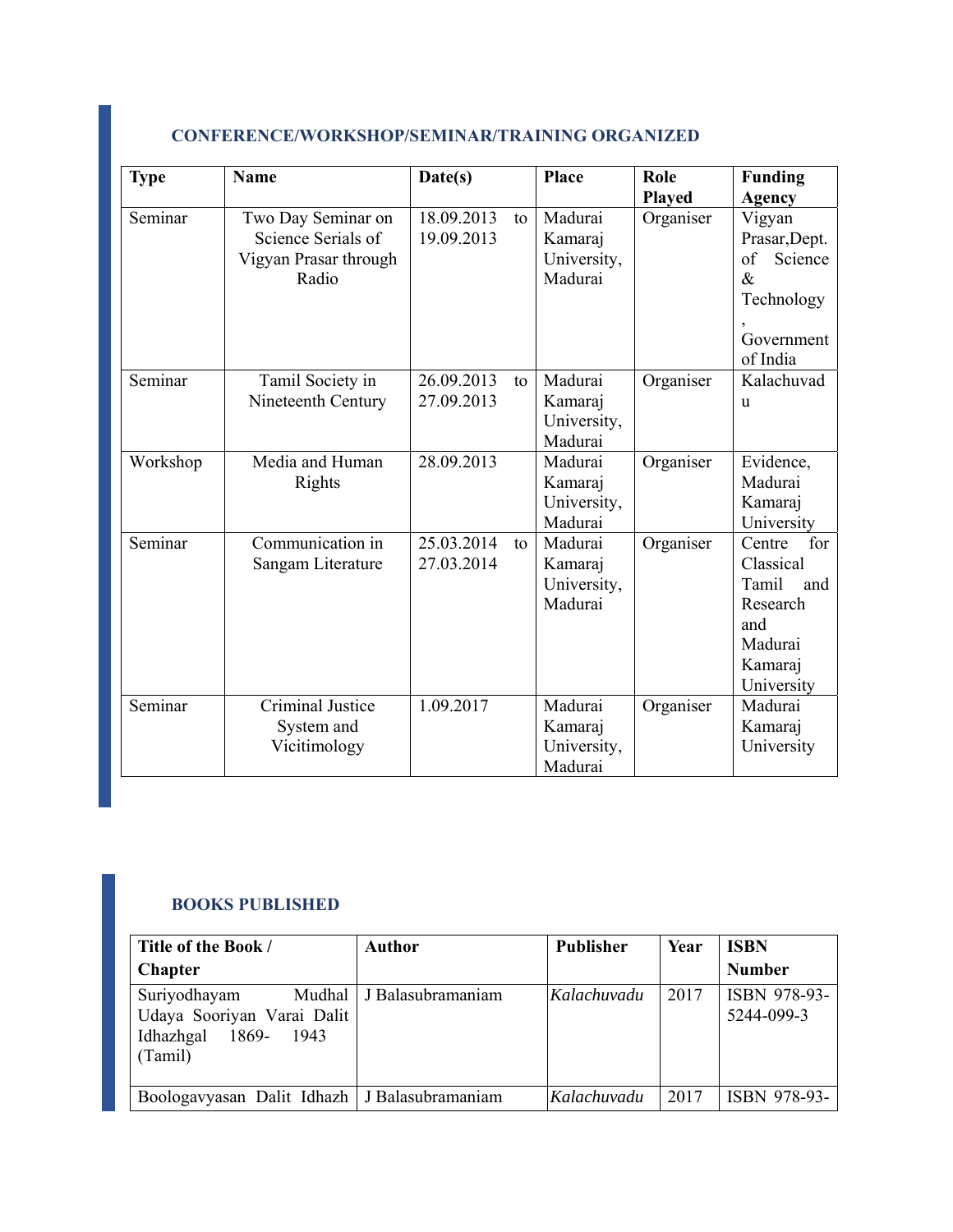| Thoguppu (Tamil) |  | 5244-097-9 |
|------------------|--|------------|
|                  |  |            |

#### **MEMBERSHIP IN ACADEMIC BODIES**

- Founding Member, Forum for Communication and Media Studies, UGC Academic Staff College, Jawaharlal Nehru University, New Delhi.
- Member, Board of Studies, Madurai Kamaraj University
- Member, Board of Studies, Kalasalingam University
- Member, Board of Studies, Nehru college of Arts & Science, Coimbatore

#### **MEMBERSHIP IN PROFESSIONAL BODIES**

- Member, Vigilance and Monitoring Committee (Prevention of Atrocities), Government of Tamil Nadu, Madurai District.
- Officer Incharge for SC/ST Cell, Madurai Kamaraj University, Madurai
- Editorial Member, Roots International Journal of Multidisciplinary Researches, India.
- Editor, *Thamukku* Monthly Magazine, brought out by Dalit Resource Centre, Tamil Nadu Theological Seminary, Madurai.
- Founding Member, Intellectual Circle for Dalit Action, Tamilnadu- Puducherry

#### **INTELLECTUAL PROPERTY RIGHTS (Patents)**

- $\bullet$
- $\bullet$
- 
- $\bullet$